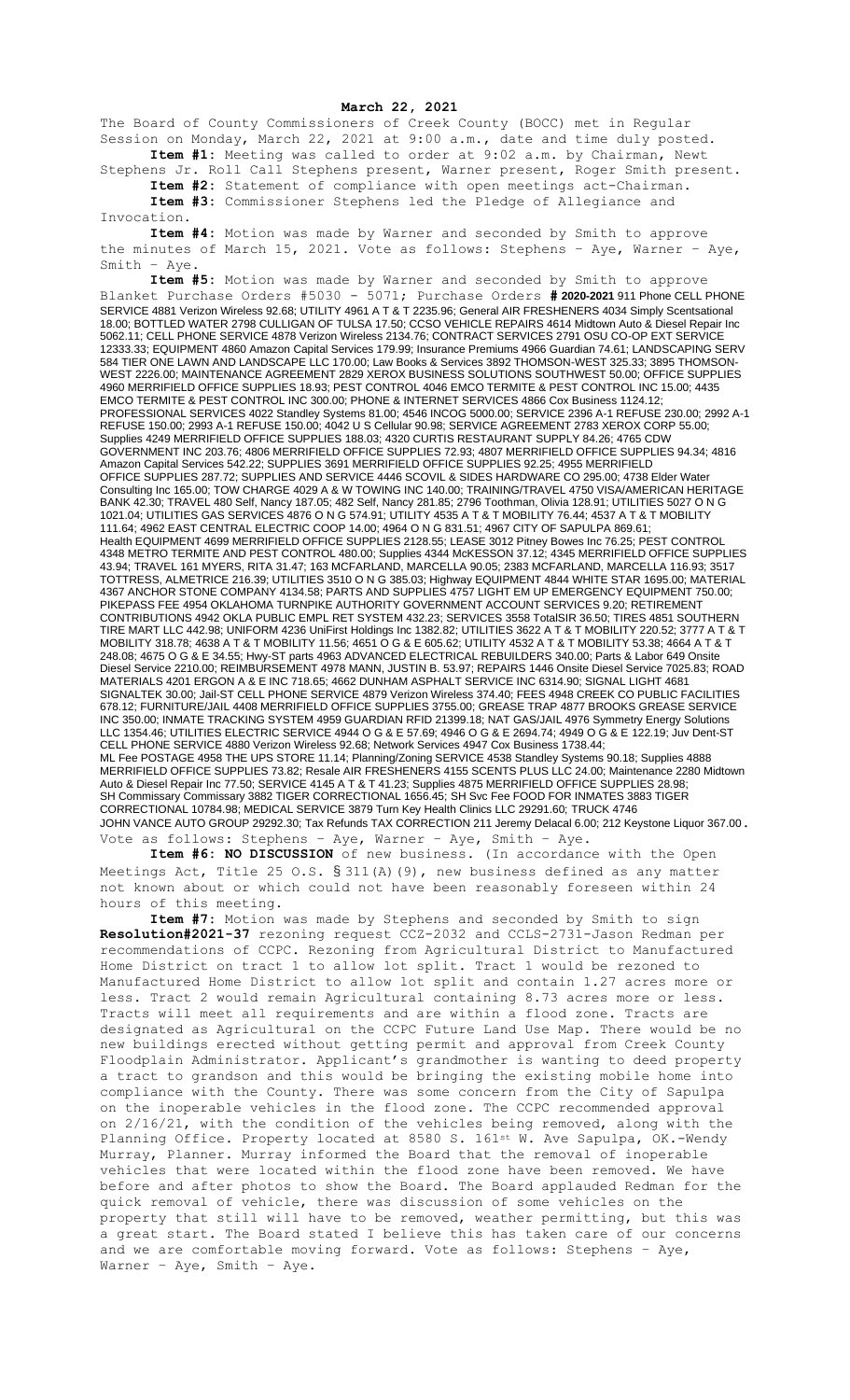**Item #8:** Motion was made by Stephens and seconded by Smith to deny the Planned Unit Development and Preliminary Pat for Childer's Creek, a proposed single-family subdivision, containing 24.51 acres, more or less. Wendy Murray, Planner spoke to the Board, applicant requests rezoning to allow subdivision to be located off S. 49th W. Avenue, Kiefer, OK. Select Designs, Applicant has proposed a single-family subdivision containing 23 to 24 lots and four reserve areas for private street and retention pond. All responses from franchise utilities, as well as the County Engineer has been received. All requirements from the TAC meeting have been met, the plat and restrictive covenants meet all the Development Standards, as required. Access to neighborhood will be off of S. 49th and publicly dedicated. The main entrance will be the E. end of property it will feature landscaping and signage, maximum size of 64 sq. ft. The private interior street will be 30' wide and single lane, the W. end of property will contain a 96' wide cul-de-sac. We have had several inquiries and at the CCPC meeting held on 2-16-21, it was denied by 7-1 vote. Murray presented a letter submitted by Dexxon Inc. with concerns with unplugged/unidentified oil wells, proposed housing lots violate the provisions of Title 52 O.S. § 320.1, interference with surface rights created by the Oklahoma Corporation Commissioner Order No. 43774 and 52 O.S. § 287.9 and 52 O.S. § 320.1. Eddie Rongey spoke to the Board about the above concerns and the potential impact it would have on further development of lines, the reserves that are currently in place and the replacement of wells in the future. Warner asked if they change it with fewer homes, would this help with some of your issues, Rongey stated no, with the setback lines and statues it would not work. Stephens stated with Title 52, we do not deal with the requirements that are in place by statute, which protects the producers and property owners. This needs to be addressed, we are not about violating statutes. The Board asked if there was an inexpensive way to locate all abandoned well sites, Rongey stated no, it is an expensive process, to insure you have gotten everything, we are talking about site that goes back before statehood and some of those records just do not exist anymore. Ryan McCarty, Select Designs spoke to the Board, we have done extensive research on easements and didn't come across anything and didn't find any issues. As far as, the unplugged wells and existing lines, we were not aware of any before today. McCarty asked for a copy of letter submitted by Dexxon Inc. We will have to do some additional research on this information provided, as the letter was submitted on 3/11/21 and we are just now receiving a copy. We have no issues with power lines, giving access to oil company, we can make modifications on the setbacks, if need be. We were waiting on approval of zoning before moving ahead on some of the additional requests. Stephens stated we just have to many issues and concerns with no hydrology report submitted, drainage, runoff, well issues, existing pond and liability of neighbor, possibility of marsh land and core permit may need to be required. McCarty stated we have completed the drainage study; we just haven't submitted. We are waiting on zoning approval first, then we will get all engineers involved, submit final plat for approval with all modifications. We do not need core permits, as we are not messing with the creek, detention pond issues have been addressed, the existing pond, we can provide additional fencing, concerns with aerobic system, we are working with DEQ on study, oil rights are another conversation itself. Warner stated the issue with the aerobic system is the soil type and the amount of possible runoff. McCarty stated it is not the best soil, but it can work, with the detention pond, no more water in system then what's there now. We may have to adjust the maximum number of properties once study is complete, we have developed over 200 additions and have made things like this work. Stephens stated he has concerns with the setbacks, size of homes and is the lots big enough to meet the standards, McCarty stated yes, we have enough to offer two-to-fourbedroom homes, some with options to have pools. Stephens stated that with the new information presented today, we have three options: Applicant withdraw application, Board send it back to the Planning Commission to review, or we deny, we have to make the best decisions for the county and citizens that we serve, with the information presented today, legally we cannot approve this today. Stephens confirmed if it was sent back to the Planning Commission, the Commission would have to hear it within the next 45 days. Stephens asked McCarty if he would like to take a few minutes to discuss with his client and speak with Rongey of concerns and then come back with a decision. McCarty stated yes, we would like a few minutes. McCarty asked that they send the request back to the Planning Commission, we will work on gathering additional information for the Commission. Warner asked if they have spoken to the City of Kiefer about running sewer to the development, McCarty stated no, but it is always at the expense of developer. Goforth stated the City of Sapulpa has recently worked with some new developers here and you might check with the City of Kiefer as well. Residents asked if they could speak on item as well. Richard Willhite stated he has issues with the hydrology report not being submitted, if you inform the people upfront, rarely do people not accept what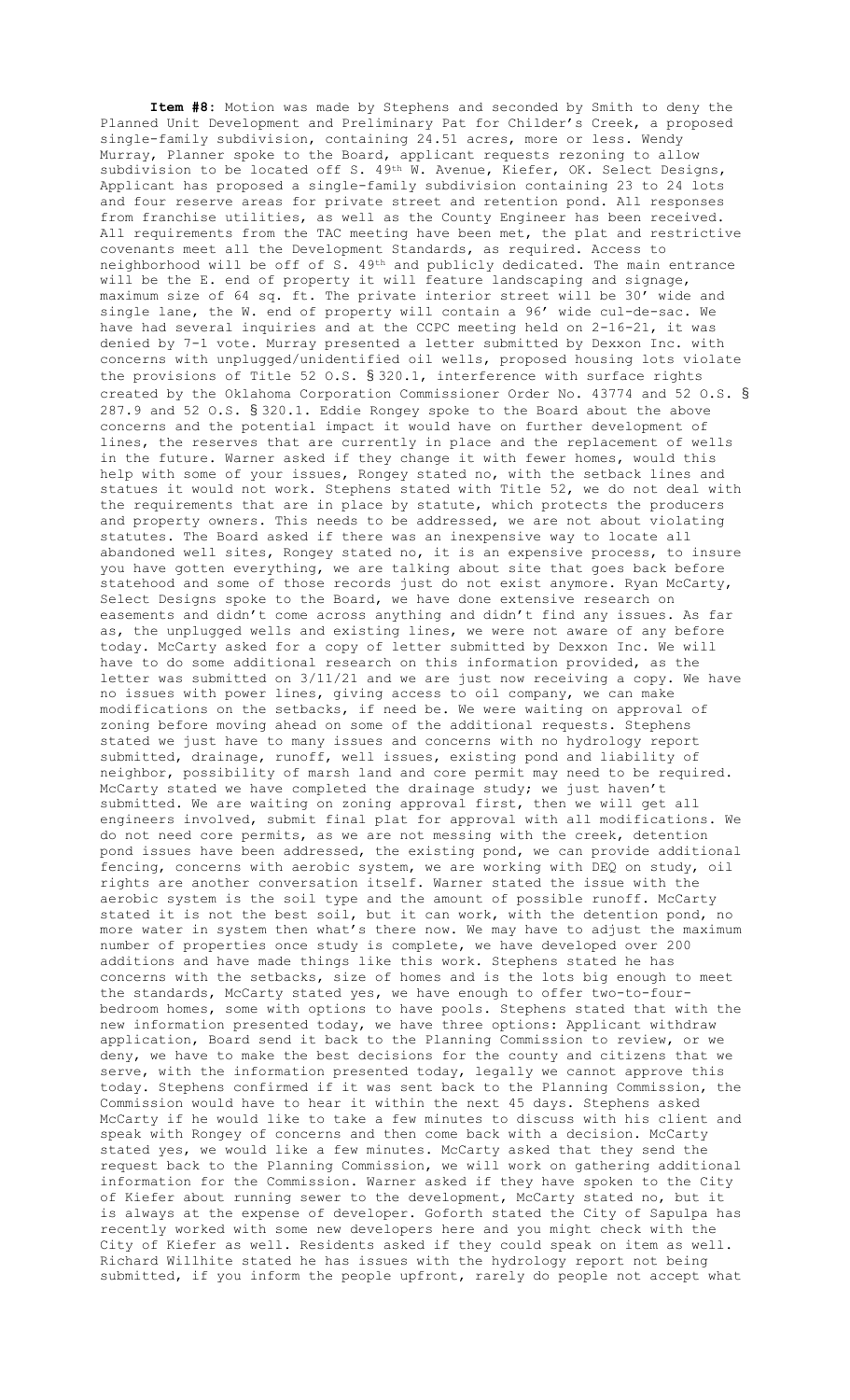you present. The option for swimming pool would only increase the amount of water. I have one other thing to say poorly executed progress only hurts the future. Melanie Whitesell readdressed issues with aerobic system and setback lines, additional runoff, wetlands, mineral rights, there are just too many variables. I spoke with Mr. Nunley before he purchased property and disclosed all issues, we have been upfront with him and we do not feel that you are being up front with us. Stephens we as a Board have to look at everything submitted, we have to make an educated decision not only for the County, but the citizens as well. I just think there are to many issues that could create more issues. I requested the hydrology report back at the beginning during the TAC meeting, we have still yet to receive it. I just think there are to many issues and I would make a motion to deny. Warner asked about allowing for more time to present data, this is an uphill climb, but I think we owe it to them to get it right and provide additional information and defend their development. Stephens reviewed options briefly again, motion carried. Vote as follows: Stephens – Aye, Warner – Aye, Smith – Aye.

**Item #9: DISCUSSION ONLY/NO ACTION** concerning the County webpage and related technology and maintenance. Micah Choquette spoke to the Board about possible upgrades to the County website. Choquette spoke briefly about his journalism background, along with website design and maintenance. I have completed a technical audit of your current website; it was built in 2005 and is fifteen years old. The site is outdated, not secured and not mobile friendly. With my research I have found that other departments have their own websites, a lot of the subpages are outdated and are not in touch with our community needs. I see the website becoming more transparent for the community, offer fillable forms for direct communication with the Highway Districts, community calendar of events and marketing our community better. With my research I have viewed other County websites, like Cleveland County and Wagoner County to name a couple. Wagoner County received an A- in 2012 for website transparency, when Creek County received an F. Your website currently receives 5,000 views, I think we have the ability to market the community, while being in touch with issues that affect our county. Sapulpa just passed the GEO bond and great things are happening, I would like to see this extend beyond Sapulpa into the County where people live, work and raise the next generation of our community. There was discussion of what is currently downloaded to the site, agenda, minutes, notifications of closures. Stephens stated I would like to see it offer more information to the public such as agenda's, minutes, bid information, links to other offices and a calendar of events that are going on throughout Creek County. There was discussion of who would maintain the site, once it is built and updated. Choquette stated we can have some administrators within the County, that could do updates or we could manage the site for you, for an additional cost. There was discussion of the initial cost of building the site, hosting fees and then the possibility of managing the site. Warner stated we would need several more meetings to discuss all that will be implemented into the new site, a proposal would then be prepared laying out the fees and options of service. It would take 30-60 days to build and launch the site stated Choquette. This item will be on a future agenda to discuss further.

**Item #10: DISCUSSION ONLY/NO ACTION** regarding the County Certification map from ODOT. Stephens informed the Board, that all district maps have been received. We will draw on the new correction and additions this week, then get them ready to submit to ODOT.

**Item #11: DISCUSSION ONLY/NO ACTION** to consider ACCO safety related classes recommended by the Creek County Safety Committee for Creek County Employees as follows: Sexual Harrasment-1 hour course, Anti- Harassment-1 hour course, Blood Born Pathogens Public Entities-1 hour course, and Preventing Slips, Trips and Falls-1 hour course. Warner stated the Safety Committee has recommended that the following courses be taken by new and existing employees, these classes would bring every employee up to date with the latest safety information. This item had discussion on the length of classes, who would monitor the classes and record the completion of classes, how often they would be recommended. Bret Bowling, Sheriff stated his employees already complete a list of training classes and it is housed and monitored by a company. We brought this before the Board back in 2017, we would ask that you don't include the Sheriff Office with the recommendation, as we have our own 25 hours of yearly training. There was discussion of the benefits of taking courses and the risk of not having them available to employees. Mortazavi stated that the Safety Committee was given this item for discussion after an incident within the County, by Andrew Goforth. We have discussed this over the last couple of meetings, Tim Quinton had informed the Committee that ACCO offers a list of classes for free and the Committee discussed what would be relevant to all employees. It was discussed that the Elected Official would monitor and record each class taken and needed for their employees, as well. There was additional discussion of courses, the Safety Committee will reach out to Dale Frech, ACCO Safety Director for additional information and bring a recommendation back to the board.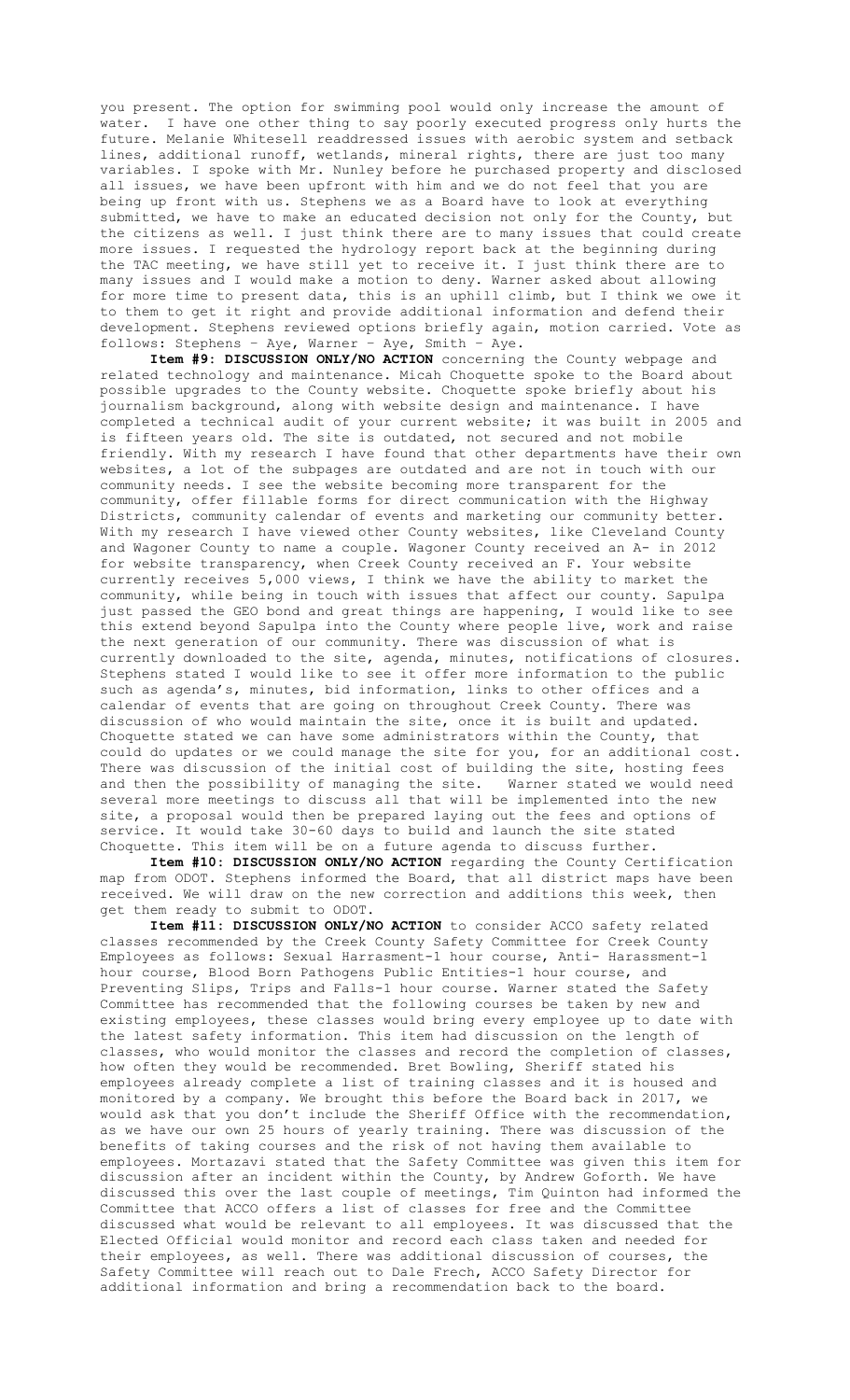**Item #12:** Motion was made by Warner and seconded by Smith to sign **Resolution#2021-38** directing the Creek County Treasurer to credit the Creek County General Government Insurance Account 001-1-2300-1222/R4 with funds from Benefit Resources, Inc., in the amount of \$74.61, as per 62 O.S. § 335, and procedures implemented by the State Auditor's Office. Vote as follows: Stephens – Aye, Warner – Aye, Smith – Aye.

**Item #13:** Motion was made by Smith and seconded by Warner to approve Utility Permit from Oklahoma Natural Gas Company per County Specs for natural gas pipeline, by boring, size of line 2" MDPE, to parallel W. 151st St. approximately 2.82 miles S. and 0.53 miles E. of SH-33 & SH-66 further described as 4' N. of the SW/4 SE/4 corner of Section 18, T17N, R11E in District #3. Vote as follows: Stephens – Aye, Warner – Aye, Smith – Aye.

**Item #14:** Motion was made by Warner and seconded by Smith to sign **Resolution#2021-39** directing the Creek County Treasurer to credit the Creek County General Maintenance and Operations Fund 001-1-2000-2005/R2 with funds from the Creek County Court Clerk's Office Fund for reimbursement of utility payments, in the amount of \$1,142.66, as per 62 O.S. § 335, and procedures implemented by the State Auditor's Office. Vote as follows: Stephens – Aye, Warner – Aye, Smith – Aye.

**Item #15:** Motion was made by Warner and seconded by Smith to approve Utility Permit from Cimtel/Cimarron Telephone Company per County Spec's being extended to 120 days, instead of 30 for communications cable by plowing, boring, and excavation as needed to expose existing conduit, size of line 144 fiber, size of casing 1.25" Conduit, to parallel W. 11th St. approximately 1.58 miles W. of N3680 Rd further described as in the S.E. corner of Section 4, T19N, T8E, cross and parallel S. 433rd W. Ave approximately 1.0 miles S. of W. 11<sup>th</sup> St. further described as 5280' S. of the N.E. corner of Section 8, T19N, R8E and parallel S. 433rd W. Ave approximately 1.1 miles N. of W. 11th St. further described as in the S.E. corner of Section 5, T19N, R8E all in District #2. Warner stated this job started back in January and is going to take three to four months additional to complete, they have asked for an extension from the County. Vote as follows: Stephens – Aye, Warner – Aye, Smith – Aye.

**Item #16:** Motion was made by Smith and seconded by Warner to approve Utility Permit from Creek County Rural Water District #1 per County Specs for service line, by boring, size of line 1" poly, to cross Slick Rd. approximately .05 miles N. of Slick & 201st further described as 260' N. of Section 10, T16N, R10 E in District #3. Vote as follows: Stephens – Aye, Warner – Aye, Smith – Aye.

**Item #17:** Motion was made by Smith and seconded by Warner to approve Utility Permit from Creek County Rural Water District #1 per County Specs for service line, by boring, size of line  $1''$  poly, to cross W. 221st St. S. approximately .55 miles E. of 209th W. Ave & 221st further described as 2500' E. of Section 27, T16N, R10E in District #3. Vote as follows: Stephens – Aye, Warner – Aye, Smith – Aye.

**Item #18:** Motion was made by Warner and seconded by Smith to go into Executive Session at 10:35 a.m. for discussion regarding the employment, hiring, appointment, promotion, demotion, disciplining or resignation of an individual salaried public office, County Purchasing Agent. This Executive Session is authorized by 25 O.S.  $\S$  307(B)(1). Vote as follows: Stephens - Aye, Warner – Aye, Smith – Aye. Motion was made by Warner and seconded by Stephens at 12:11 a.m. to come out of Executive Session. Vote as follows: Stephens – Aye, Warner – Aye, Smith – Aye.

**Item #19:** Motion was made by Warner and seconded by Smith to pass for one week until 3-29-21 discussion regarding the County Purchasing Agent to have a clear job description, start date and defined salary. There was discussion amongst the Board on possible start date being May 1, 2021 and other items that need to be done before start date. The Clerk has some additional paperwork to prepare as well. Additional training with Tim Quinton will need to take place a month before retirement. The Board asked Jana Thomas if she is okay with proposed job descriptions, Thomas stated yes. Vote as follows: Stephens – Aye, Warner – Aye, Smith – Aye.

**Item #20:** Motion was made by Warner and seconded by Smith to extend **Resolution#2020-87** one more week until 3/29/21. Stephens stated Covey Murray, Emergency Management was in the meeting early, but is not currently. The County has not received any new update since a week ago. They are just not sending any out. It has been stated that the State is opened back up for business. Stephens stated I support this 100%, Warner stated he does as well. Warner stated without any new additional information, I would like to keep what we have in place for another week. Vote as follows: Stephens – No, Warner – Aye, Smith – Aye.

**Public Comment:** Stephens informed the public and Board that my daughter and I have purchased culverts for our property. The County will be installing the culverts tomorrow, Tuesday, March 23, 2021. I have discussed this with the District Attorney, I am not exempt from this process that the County